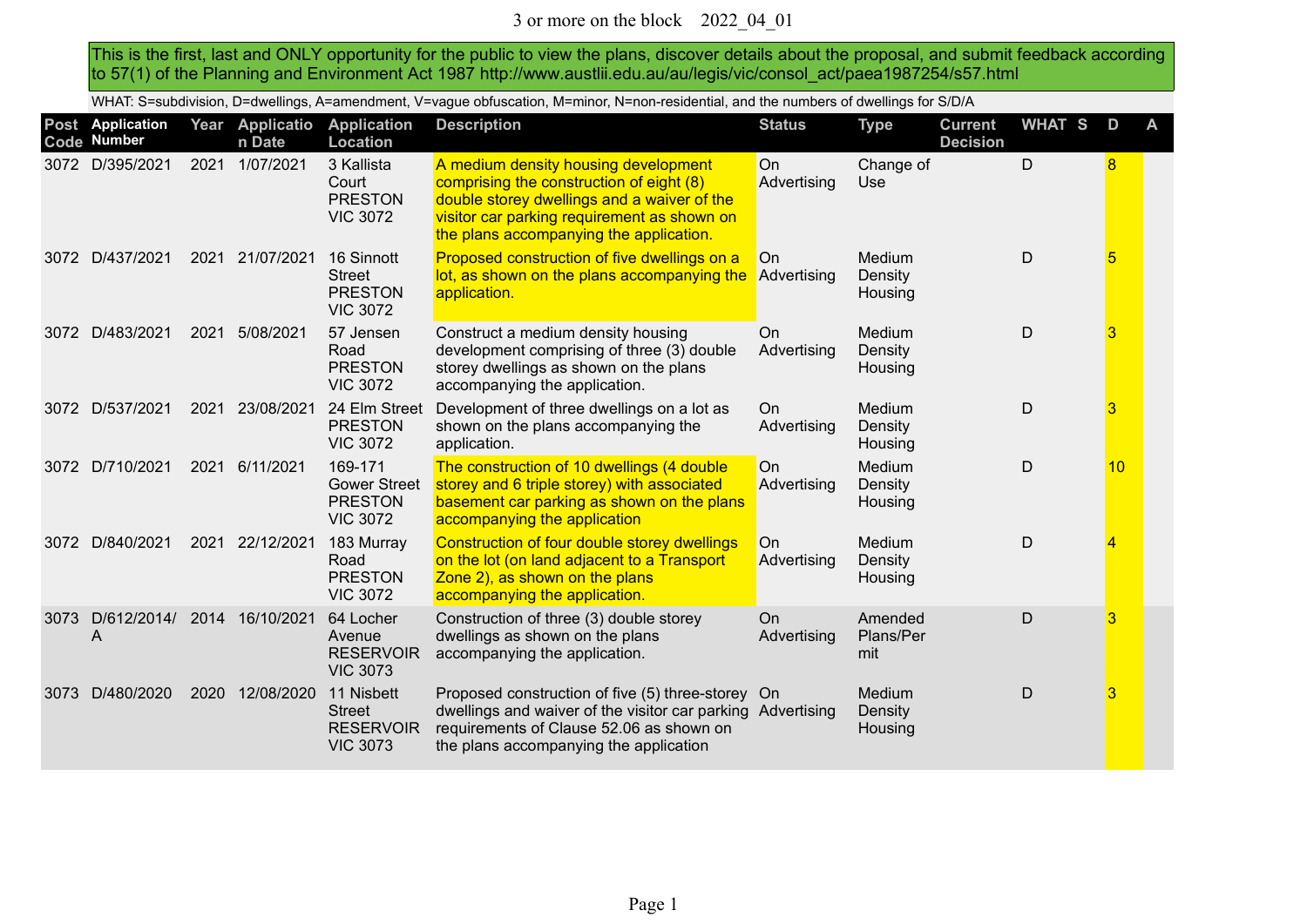3 or more on the block 2022\_04\_01

| 3073 D/681/2020 | 2020 | 16/11/2020      | 8 Balfour<br><b>Street</b><br><b>RESERVOIR</b><br><b>VIC 3073</b>              | A variation to the registered restrictive<br>covenant (created by Instrument<br>No.1552779) on the Certificate of Title for Lot<br>1019 on Plan of Subdivision 008481 to allow<br>the construction of more than one (1) dwelling<br>on the site, as detailed on the application<br>documents proposing the construction of<br>three (3) double-storey dwellings | On<br>Advertising | Medium<br>Density<br>Housing | S<br>D.     | $\overline{3}$ |
|-----------------|------|-----------------|--------------------------------------------------------------------------------|-----------------------------------------------------------------------------------------------------------------------------------------------------------------------------------------------------------------------------------------------------------------------------------------------------------------------------------------------------------------|-------------------|------------------------------|-------------|----------------|
| 3073 D/277/2021 | 2021 |                 | 26/05/2021 7 Dumbarton<br><b>Street</b><br><b>RESERVOIR</b><br><b>VIC 3073</b> | Proposed construction of four dwellings, as<br>shown on the plans accompanying the<br>application.                                                                                                                                                                                                                                                              | On<br>Advertising | Medium<br>Density<br>Housing | $\mathsf D$ | 4              |
| 3073 D/31/2021  | 2021 | 1/02/2021       | 11 Dorrington<br>Avenue<br><b>RESERVOIR</b><br><b>VIC 3073</b>                 | Proposed construction of three dwellings, as<br>shown on the plans accompanying the<br>application.                                                                                                                                                                                                                                                             | On<br>Advertising | Medium<br>Density<br>Housing | D           | 3              |
| 3073 D/439/2021 |      | 2021 22/07/2021 | 13 Dundee<br><b>Street</b><br><b>RESERVOIR</b><br><b>VIC 3073</b>              | A medium density housing development<br>comprising the construction of (5) double<br>storey dwellings on land in the General<br>Residential Zone - Schedule 1 as shown on<br>the submitted plans                                                                                                                                                                | On<br>Advertising | Medium<br>Density<br>Housing | $\mathsf D$ | 5              |
| 3073 D/675/2021 | 2021 | 25/10/2021      | 66 Seston<br><b>Street</b><br><b>RESERVOIR</b><br><b>VIC 3073</b>              | Proposed 4 double storey townhouse<br>development as shown on the plans<br>accompanying the application                                                                                                                                                                                                                                                         | On<br>Advertising | Medium<br>Density<br>Housing | $\mathsf D$ | 4              |
| 3073 D/713/2021 |      | 2021 8/11/2021  | 205 Spring<br><b>Street</b><br><b>RESERVOIR</b><br><b>VIC 3073</b>             | Construct a medium density housing<br>development comprising of three (3) double<br>storey dwellings as shown on the plans<br>accompanying the application                                                                                                                                                                                                      | On<br>Advertising | Medium<br>Density<br>Housing | D           | 3              |
| 3073 D/843/2021 | 2021 | 22/12/2021      | 12 Whitelaw<br><b>Street</b><br><b>RESERVOIR</b><br><b>VIC 3073</b>            | Construction of four double storey dwellings<br>on the lot, as shown on the plans<br>accompanying the application.                                                                                                                                                                                                                                              | On<br>Advertising | Medium<br>Density<br>Housing | D           | $\overline{4}$ |
| 3073 D/853/2021 | 2021 | 23/12/2021      | 26 Beatty<br><b>Street</b><br><b>RESERVOIR</b><br><b>VIC 3073</b>              | Construction of four double storey dwellings<br>on the lot, as shown on the plans<br>accompanying the application                                                                                                                                                                                                                                               | On<br>Advertising | Medium<br>Density<br>Housing | D           | 4              |
| 3073 D/94/2021  | 2021 | 9/03/2021       | 6 Clements<br>Grove<br><b>RESERVOIR</b><br><b>VIC 3073</b>                     | Construction of medium density housing<br>development comprising of three (3) double<br>storey dwellings                                                                                                                                                                                                                                                        | On<br>Advertising | Medium<br>Density<br>Housing | $\mathsf D$ | 3              |